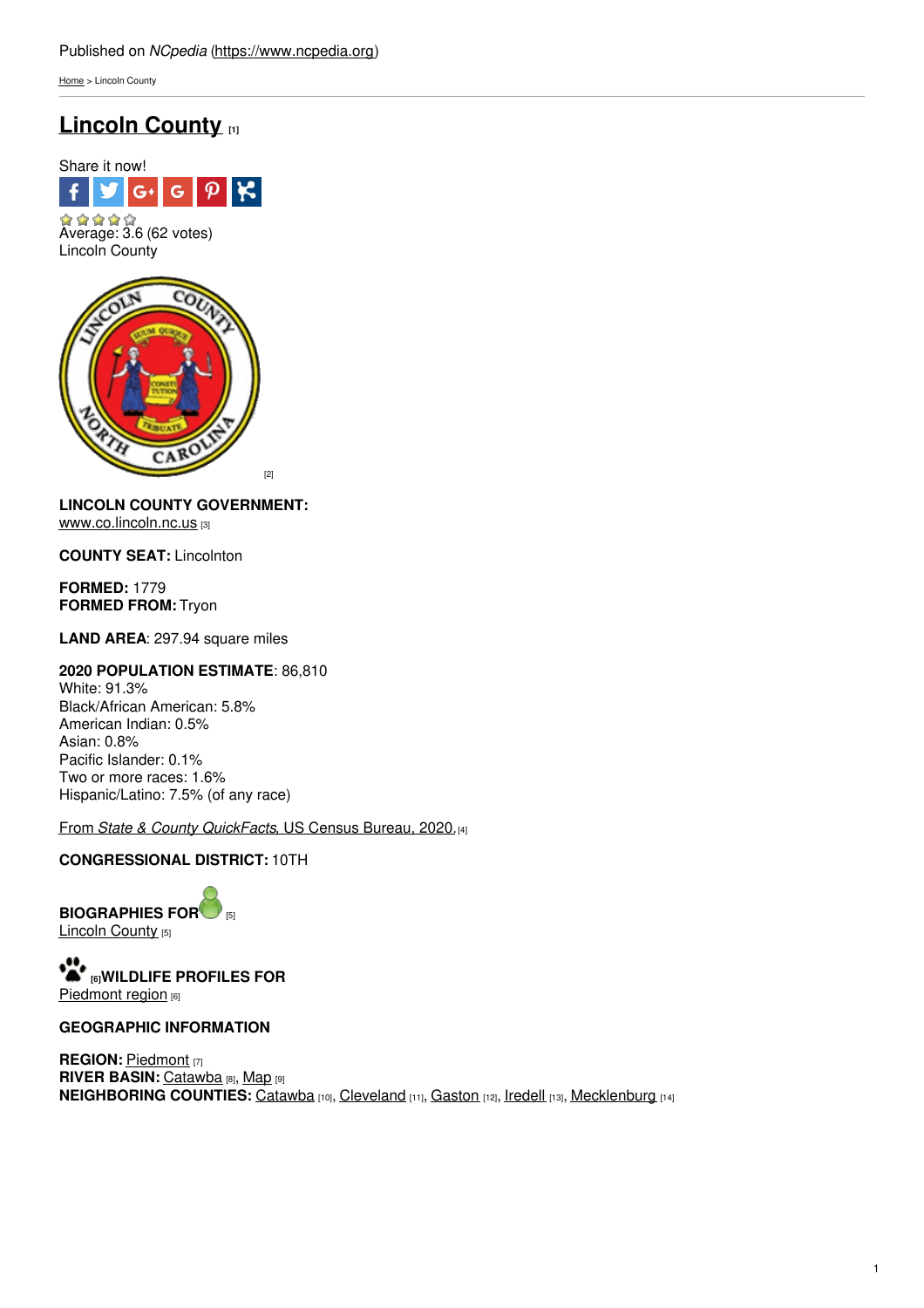

See also: North Carolina [Counties](https://www.ncpedia.org/geography/counties) [15] (to access links to NCpedia articles for all 100 counties)

by Robert Blair Vocci, 2006

Lincoln [County](https://www.ncpedia.org/tryon-county), located in North Carolina's **[Piedmont](https://www.ncpedia.org/geography/region/piedmont)** [7] region, was formed in 1779 from Tryon County [16], which was subsequently eliminated in an effort to erase the memory of oppressive royal governor [William](https://www.ncpedia.org/biography/governors/tryon) Tryon  $\mu\tau$ . Like its seat, [Lincolnton](http://www.ci.lincolnton.nc.us/) [18] (incorporated in 1785), the county takes its name from Revolutionary War general Benjamin Lincoln, who was appointed by George Washington to receive Lord Charles Cornwallis's sword when the British commander surrendered at Yorktown. Other Lincoln County communities include Denver, Triangle, Lowesville, Iron Station, Boger City, Godsonville, Crouse, Reepsville, Vale, and Toluca.

[Cherokee](https://www.ncpedia.org/cherokee/overview) [19] and [Catawba](https://www.ncpedia.org/catawba-indians) [20] Indians were the first inhabitants of the area that became Lincoln County. With the westward migration of many North Carolina settlers in the early nineteenth century, the county became one of the most populous and prosperous counties in the state. With ten forges and four furnaces (several of which are still standing), it led the state in the production of iron, and in the early part of the century the [Schenk-Warlick](https://www.ncpedia.org/schenck-warlick-mill) Mill  $_{[21]}$ , the first textile mill in the South, was established within its borders. [Farming](https://www.ncpedia.org/agriculture/overview) [22] was also important in the county, with wheat and dairy products among the most lucrative commodities. During the 1840s, however, Lincoln County was greatly reduced in size to form [Cleveland](https://www.ncpedia.org/geography/cleveland) [11], [Catawba](https://www.ncpedia.org/geography/catawba) [10], and [Gaston](https://www.ncpedia.org/geography/gaston) [12] Counties; the loss of factories and farmland halted further growth until the establishment of new textile mills and other local businesses during the twentieth century revived the local economy. In the late 1950s and early 1960s, part of Lincoln County's [Catawba](https://www.ncpedia.org/rivers/catawba) River [23] was dammed to produce Lake Norman, the largest man-made lake in the state, which provides a steady source of electricity as well as recreational activities. In 2004 Lincoln County's population was estimated to be 68,000.

## **Annotated history of Lincoln County's formation:**

For an annotated history of the county's formation, with the laws affecting the county, boundary lines and changes, and other origin information, visit these references in *The Formation of the North Carolina Counties* (Corbitt, 2000), available online at North Carolina Digital Collections (note, there may be additional items of interest for the county not listed here):

County formation history: <https://digital.ncdcr.gov/digital/collection/p16062coll9/id/289911> [24]

Index entry for the county: <https://digital.ncdcr.gov/digital/collection/p16062coll9/id/290086> [25]

### **References:**

David C. Heavner, *Lincoln County, North Carolina, 1779-1979: Past, Present, Future*(1979).

### **Additional resources:**

Corbitt, David Leroy. 2000. *The formation of the North Carolina counties, 1663- 1943*. <https://digital.ncdcr.gov/digital/collection/p16062coll9/id/290103> [26] (accessed June 20, 2017).

Lincoln County Government: <http://www.lincolncounty.org/> [2]

Lincolnton-Lincoln County Chamber of Commerce: <https://lincolnchambernc.org/> [27]

DigitalNC, Lincoln County: <https://www.digitalnc.org/counties/lincoln-county/> [28]

North Carolina Digital Collections (explore by place, time period, format):<https://digital.ncdcr.gov/> [29]

### **Image credits:**